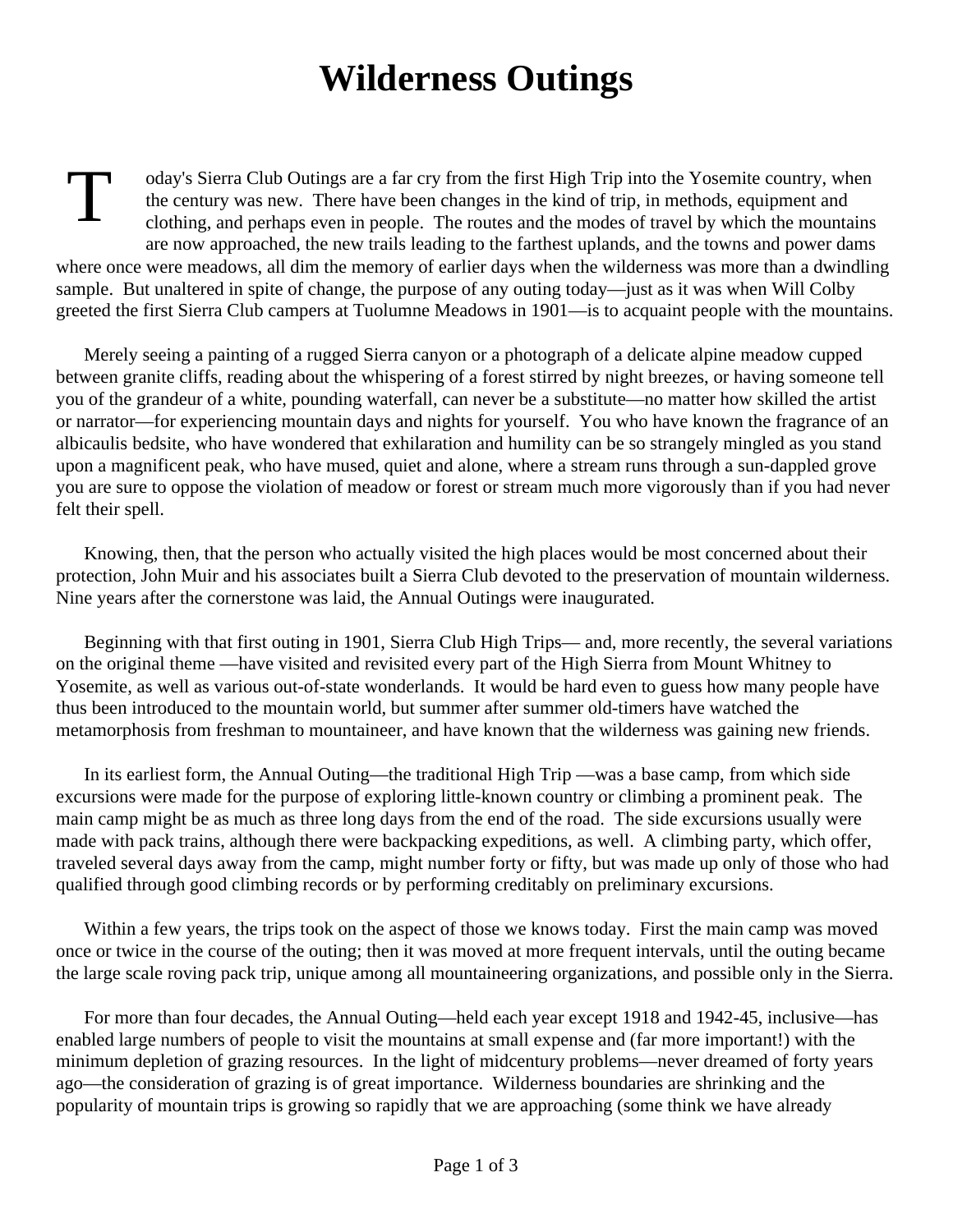reached) the point at which mountain meadows simply can't support all the people who want to visit them. The High Trip fills a real need, getting the maximum number of campers into the mountains with the minimum number of pack animals—about half an animal per person, as against the usual two to five head per person in small but "luxurious" private parties.

By the latter thirties the High Trip had grown so large that inauguration of additional trips of other types met with enthusiastic response. Burro trips, knapsack trips, saddle trips, and a base camp were added to the ventures sponsored by the Outing Committee. Each has its peculiar advantages, and each serves the same fundamental purpose.

## **THE HIGH TRIP**

The Annual Outing is arranged to take participants by relatively easy moves to a series of camps near the timberline country. Because of the large number of pack animals, the number of suitable campsites is some. what limited, and the itinerary is less flexible than that of a burro trip. Of course, that does not mean that, once determined, the itinerary is rigidly adhered to—the management would scarcely know what to do with itself if it were not devising a new schedule at least every other day throughout the trip. High trippers can be sure, however, that they will (1) move after two or three or four or five nights in one place; (2) remain two or more nights in the next camp whenever the pack trains, having unloaded dunnage and equipment, have to shuttle the food supplies; and (3) choose their own pace when they move, and their own companions— if any — on the trail.

The trip runs continuously for four weeks, and campers have the choice of either the first or the second two weeks (or both, if reservation permit). On either two-week period there is ample opportunity for climbing, fishing, lazing, or organizing knapsacking side trips.

Are of for

Since the High Trips have been going on the longest, they are riches in tradition. The prospective freshman would do well to ask an old timer about bandanna shows, trailside tea parties, mail, and indispensable sable extras not included in the official equipment check lists.

Small musical instruments and extra photographic supplies cm usually be transported by special arrangement with the management.

Requirements of physical fitness are as necessary for High Trip as for the Burro Trips, for the itinerary still entails exertion at high altitudes, even though the mules are chased by the packers. Members must also be prepared to volunteer help in camp tasks; the size of and compensation for the commissary crew, as well as the cost of the trip, are based on the assumption that members will help.



As a conservation measure, the High Trips do take far fewer members than they originally did. Although this is less economical (outing deposits are in consequence proportionally higher than in previous years), it is a necessary limitation because of the progressively increased grazing load upon the high mountain meadows. The